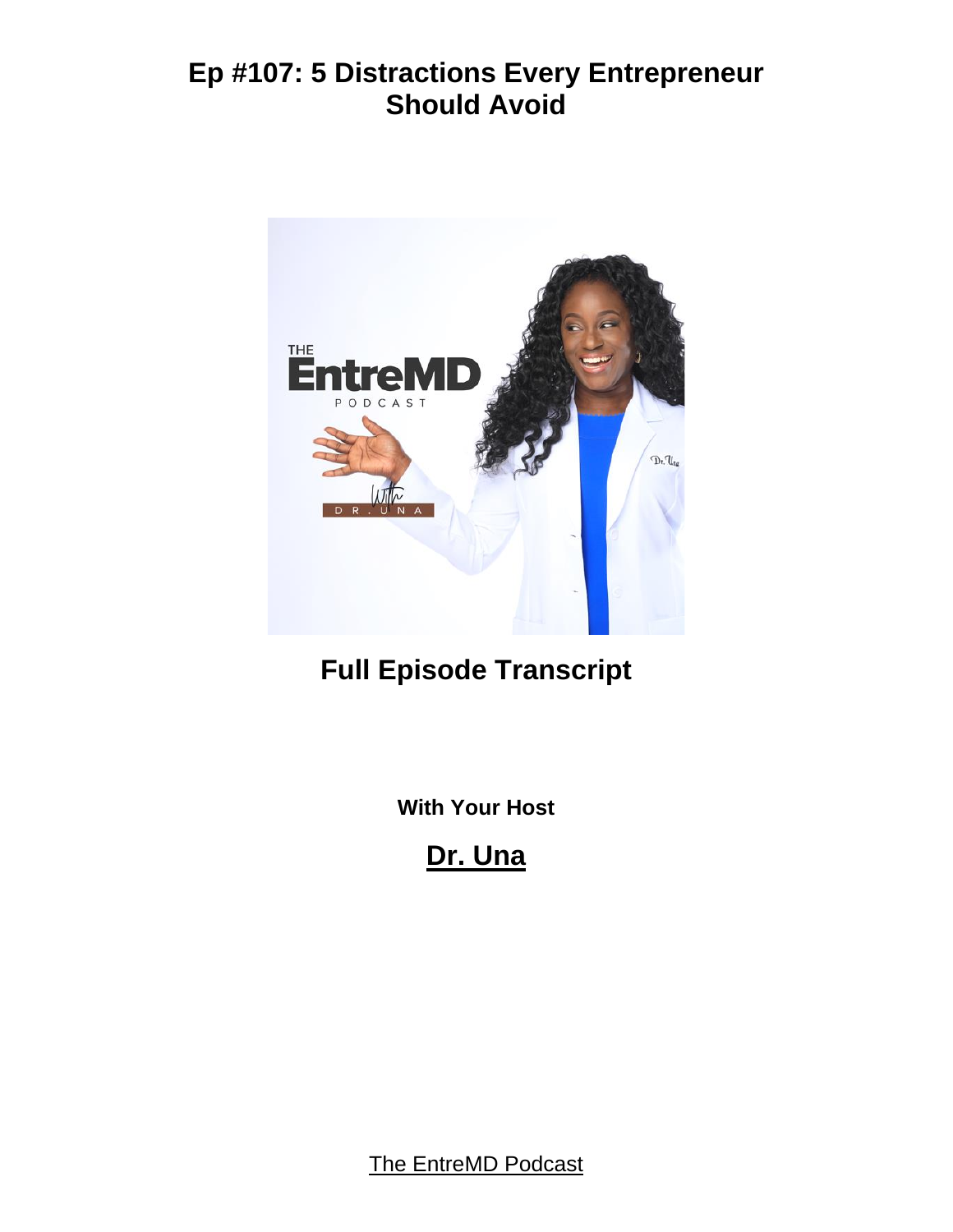Hi docs, welcome to *The EntreMD Podcast*, where it's all about helping amazing physicians just like you embrace entrepreneurship so you can have the freedom to live life and practice medicine on your terms. I'm your host, Dr. Una.

Hello, hello, hello, welcome back to another episode of *The EntreMD Podcast*. I hope you are excited about your day. We get to be alive, so we have another chance to work on this, to make our dreams come true. So, I choose to be excited.

I'm happy you're listening. Thank you so much for listening, for sharing, for reviewing, the whole nine yards. I truly, truly, truly appreciate it. I just want to share this real quick with you. Before I got on this podcast, I was looking at a podcast by one of the amazing students of the EntreMD Business School, and it's called This Osteopathic Life by Dr. Amelia Bueche. Shoutout.

And I was going through the guests she's had on her podcast and I realized that she had interviewed 18 students from the EntreMD Business School. And I was like, wow.

You know, historically doctors, for the most part, we're very competitive, historically. And to see us live in a time where doctors are more collaborative, we don't look at people who are doing other things as entrepreneurs as the competition. Like, wow, if we connect with them, how can we make this better for both of us? How can we create a win-win situation?

And Dr. Amelia is a rock star at this. I just wanted to give her a big shoutout. We dubbed her the master connector in the business school. And I'm grateful for you, doc. I love the example that you've set. And we can all collaborate and we can all win together.

So, you can head over and go check out her podcast. It's called This Osteopathic Life, Dr. Amelia Bueche, shoutout to you.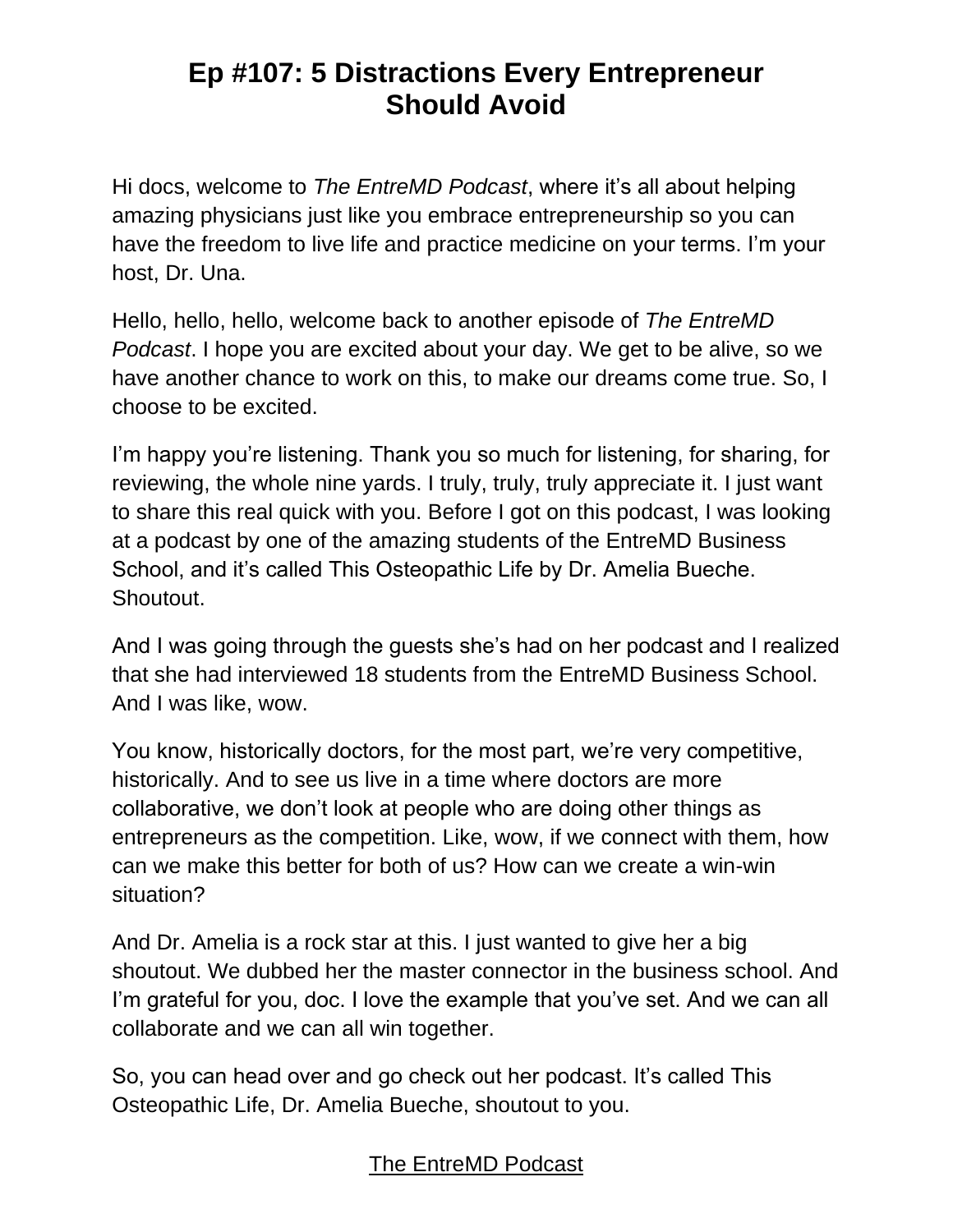Okay, now, I was sitting and thinking about things that we have to face in business that are really distractions. You know, like something you can chase for the whole time you're an entrepreneur, and at the end of it, you're like, "I'm at the top of the ladder but I was going up the wrong ladder."

And I came up with five things. And I'm like, wow, I need to share this with my audience. I need to share this with you. So, whether you're starting off, you're a veteran entrepreneur, whichever, this is for you. It's five distractions every entrepreneur should avoid.

And I'm going to warn you, it's not what you think. But I want you to listen and I want you to lean in because you're going to get a sot of gems out of this. So, five distraction, let's go.

Number one distraction is money. To which you're like, "Wait a minute, Dr. Una, we're entrepreneurs, we make money, what are you talking about?" And I want you to hear me out.

Now, you guys know I've talked about this, where people are like, "Yeah, I don't really want to make money out of this. This is a passion project." I'm like, please, I'm not the coach for you. I don't know how to do that.

A business, a healthy business should serve and earn. But please notice the order; it should serve and earn. So, you're serving – someone said that money is the thankyou note that someone gives you for service. So, what do you lead with service? What do you leave with impact? It's not the money. It's not the money at all.

So, I was having lunch with a mentee of mine and he said, "If you made all the money you wanted to make, you put away money for your kids' future, you did all this stuff, what would you be doing?" I said, "I will be doing exactly what I'm doing right now."

And the reason why I say that is because I am living for the impact. I am living to help 80,000 doctors rock entrepreneurship. I am living to disrupt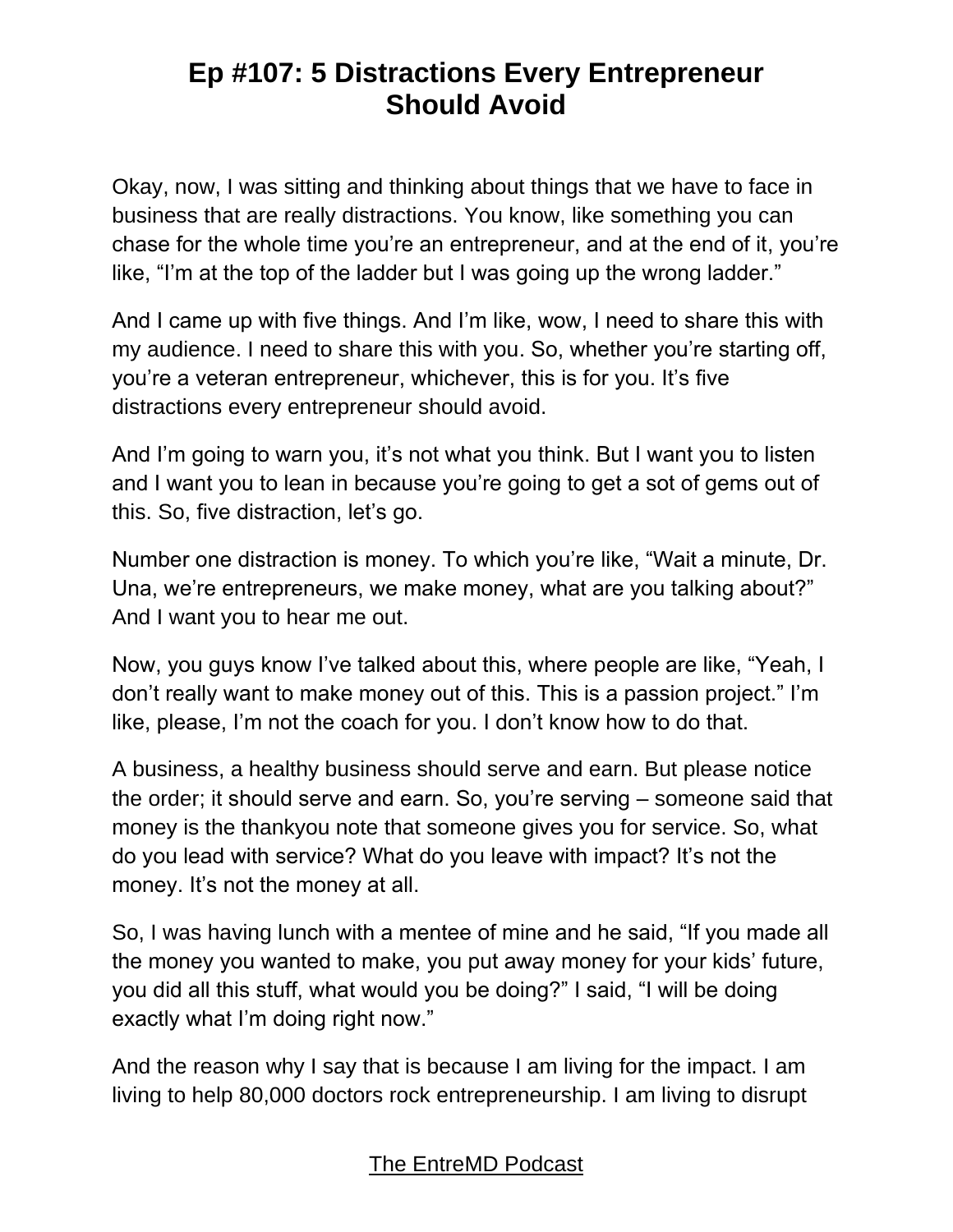the medical industry – not the hospital system, but the actual doctors. You don't have to be in this box.

They said, "Do high school. Get good grades, get into premed, get good grades, get into med school, do that, go to residency, work 80-hour weeks for three to five, seven years depending on if you do fellowship, come out and just see the patient and we will take care of everything else. You can't do business. You're not an MBA."

And I say, those are all lies. I said, if anyone should lead in the healthcare space, we should. If any voices should be heard, ours should. And we should learn how to monetize these things so we can create financial freedom and we're free to just have impact, to just serve.

So, it is a mission. It's a business, but it's not just a business. It is a mission. It is my legacy. It's what I think about, dream about. It's what I troubleshoot, it's what I download ideas for; impact.

So, I'm not doing this to build a seven-figure business. I'm not doing this to do any of that. Now, do I have money goals? Because I want to bring balance. I don't want to go to the other extreme, like, I'm all about impact, I don't care about money. No.

Do I have money goals? Yes. But you know the funny thing? My money goals are there because I want to be an example of what's possible. My money goals are there so you know that ceiling that you've been thinking about, it doesn't' exist.

I've done this with private practice. I've done this with the coaching business. You can do this. So, money, if that's what you're leading with, the money becomes a distraction. So, don't focus on the money. What should you focus on instead? Impact.

Now, if you're in the business school, if you listen to podcasts, you know we always talk about how to do it in a profitable way because if there's n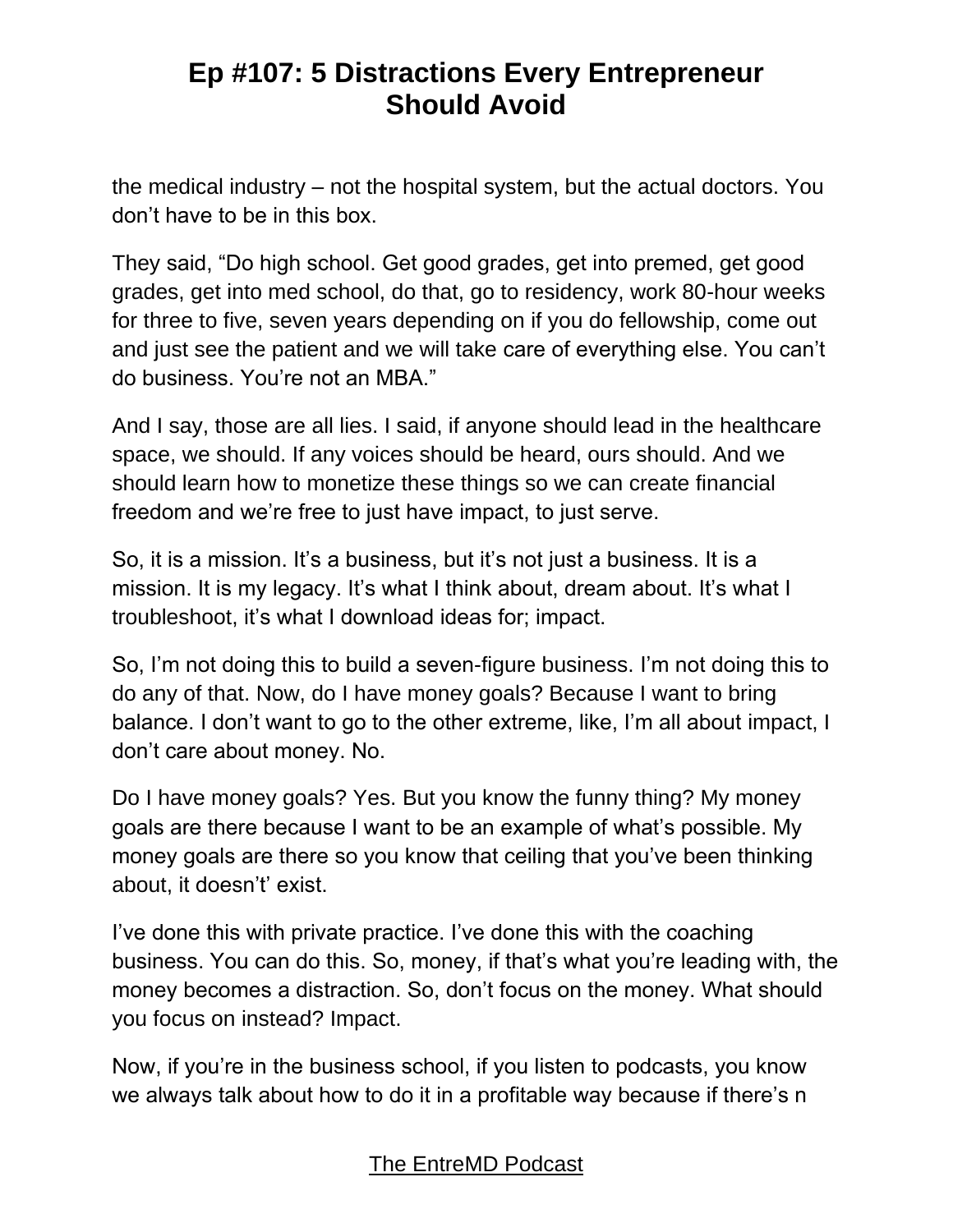margin, there's no mission. But you lead with impact. How is this going to change the world? How is this going to change my world? How can I serve? How can I make a difference? How can I solve a problem? That's what you lead with. Okay, so that's number one.

Number two distraction, popularity. You might go like, "Yeah, I'm not all about popularity." Okay, but have you ever tried to create content or have you ever tried to do a talk or have you ever tried to put something on social media and you were thinking more about what would get clicks, what would people engage with?

And that's not to say you don't work your content to do that. But if that's what you're leading with, then your quest for popularity is a distraction. Why? Because you have a message and you have to share that message. You have to share it. Sometimes it will be popular. Sometimes it won't. Sometimes it will make people happy. Sometimes it will make them mad.

But you have to share it and you have to own what your message is. So, if you're like, "Oh, and I'm sad because I didn't get the clicks and I didn't get the engagement and I looked at my insights in Instagram and they're not quite the way I want it to be," that's a distraction.

What you should be focused on is showing up with your authentic message. Showing up with that. You're here and your passion is to help people run; people who've never run before, like Dr. Michelle Quirk of Mindful Marathon, who is pat of the EntreMD Business School. If that's your passion, then you own that message. You share that message. You use your platforms as an opportunity to help people. That's your drive. You own it. You own it. You own it.

So, you don't put out content that will trigger likes. You know you should give valuable content. You put a funny cat video instead. Why? Why did you put that funny cat video?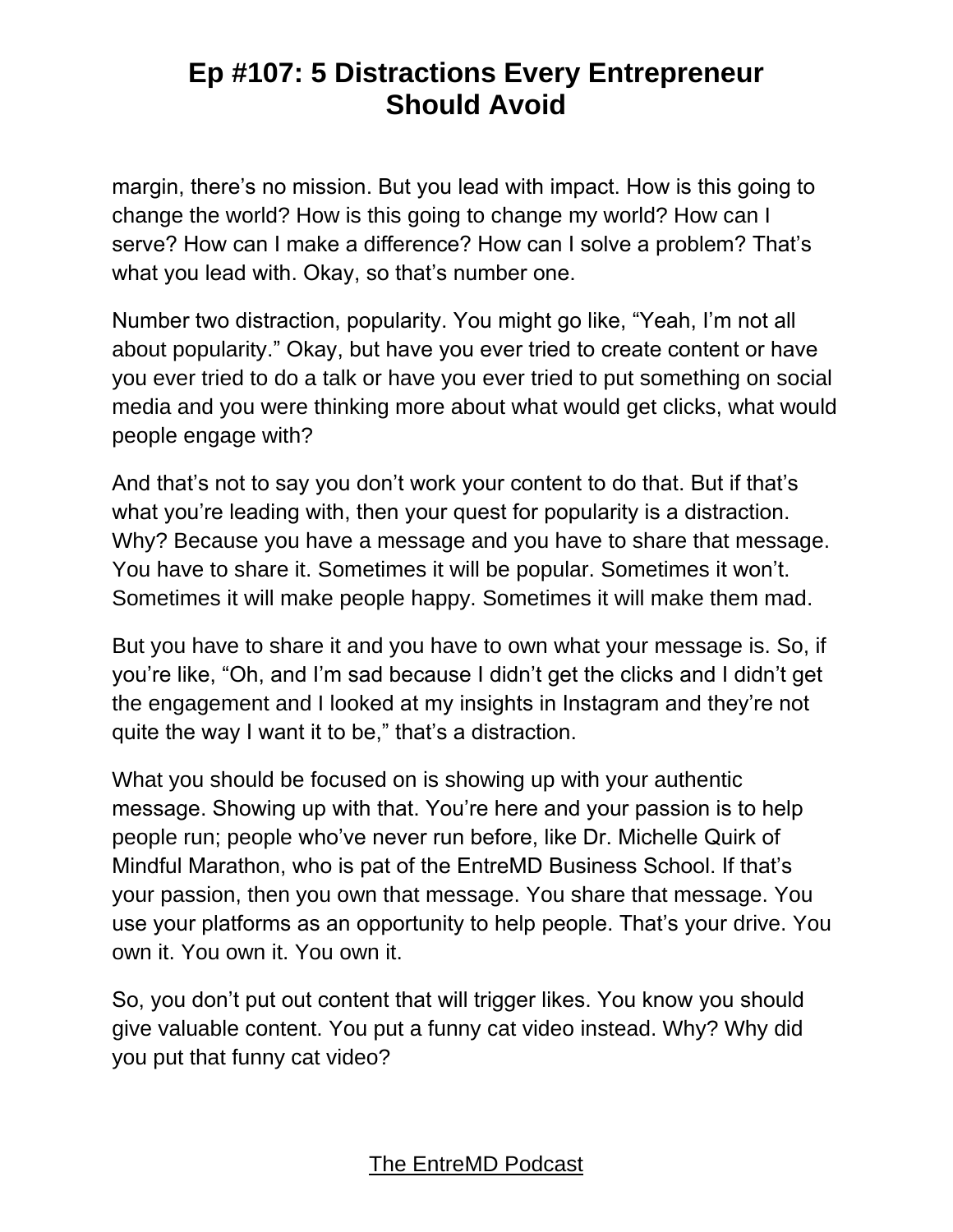I have nothing against funny cat videos. Actually, people who've worked with me for a while would probably say, "That's hard to believe. You're always talking about funny cat videos." But why did you do that? Was it because of the likes? Was it because of the clicks? Then your quest for popularity is a distraction. It is. So, you find your authentic message and you talk about that, a lot. Okay, alright.

Number three, very close to popularity is the haters. Focusing on the haters. This one stopped me from sharing my true thoughts for a long time because I was like, "Oh my gosh, if I talk about this, the haters will come for me." And I need you to think, the things I'm talking about now, I started talking about them in 2016.

In 2016, medicine was very different; very, very different. And Amazon hadn't come out that they were in the healthcare space. That was not a thing. MinuteClinic and all that, they were not really – it wasn't obvious that the medical landscape had changed forever. It was obvious to me, but it wasn't obvious.

So, every time I would post about it, people are like, "What are you talking about? That is never going to happen."

I remember in 2018, I had done a post and I said, "Oh, it's 2020 and nurse practitioners have more independent practices and doctors were having a little bit of a hard time finding jobs and stuff like that, what would you do?"

And people were like, "That will never happen. Nothing like that can ever happen. Doctors will always have jobs. It doesn't matter. We're irreplaceable…" the whole nine yards. 2020 was last year. And last year, it was so unfortunate.

Doctors were furloughed. Doctors are having a hard time finding jobs. Doctors are replaced by nurse practitioners and Pas. Doctors are collecting unemployment checks. Who would have ever thought?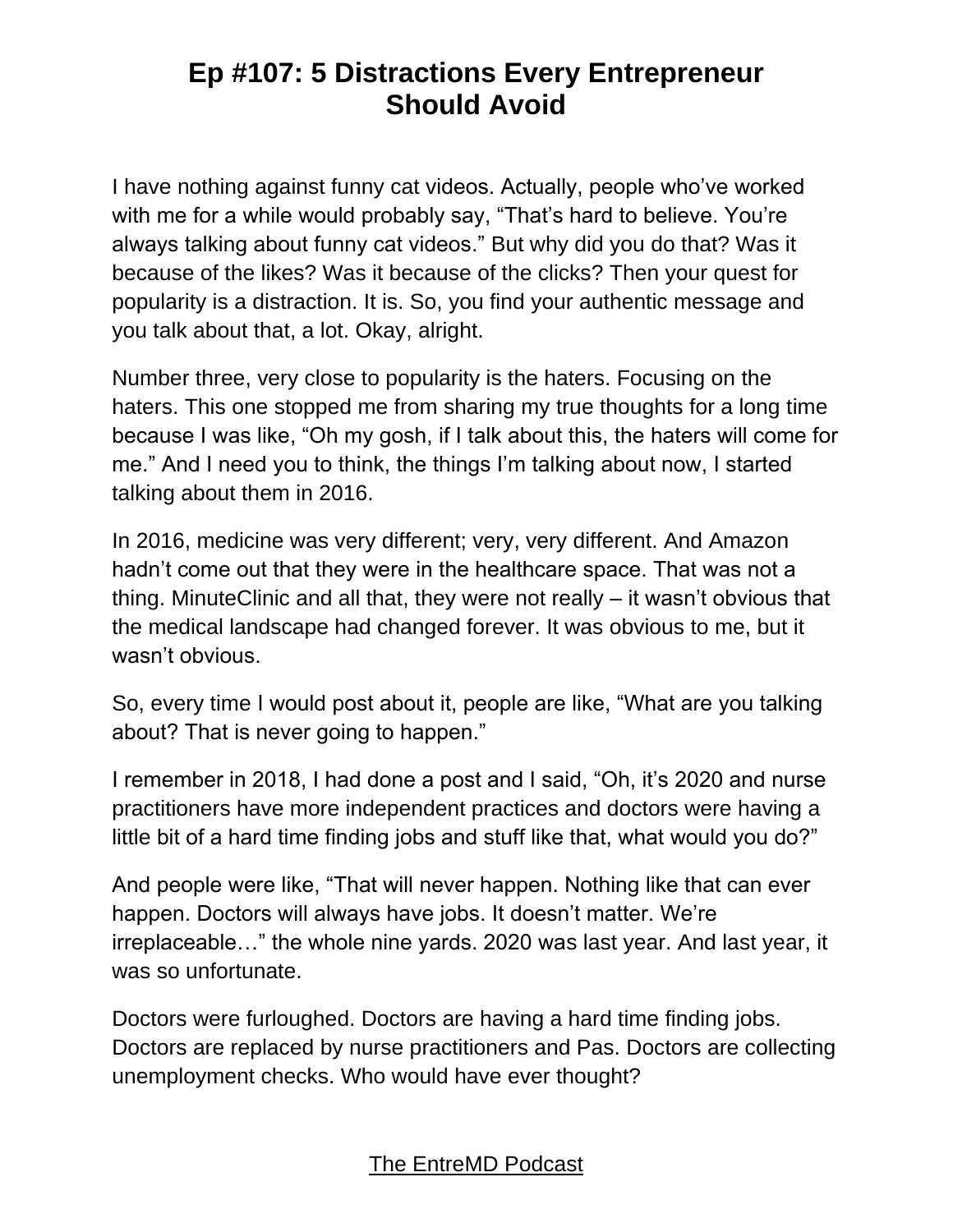Now, you say "Oh, but there was a pandemic." But, I mean, the pandemic just sped things up. These things were already going on. They already were. And so, the fear of what people would say stopped me from owning who I was, owning my message.

But at the same time, there are people who are waiting for what you have to say, people who are like, "I know there's more but I don't know what it is." They're waiting for that message. But I was holding back because I was scared of what people would say.

So, if that's a distraction for you, no worries, we can fix that today. The question becomes, what do you do? You take your focus off the haters because there will always be haters. The only way for you to not have haters is for you to do nothing, be nothing, and be nowhere.

Because even if you're doing and minding your own business, they will come look for you. So, what do you focus on instead? You focus on your people. Everyone is not my people. Not everyone needs what I talk about. But there are some people that do.

The doctor who is like, "I want to start a business. I have believed this entire time that I'm not an MBA, business is not for me, and I don't know any entrepreneurs so I can't be an entrepreneur." I'm for you. We're for each other.

The doctor who is like, "I'm ready to scale this. I'm ready to start it. I'm ready to scale it." The doctor who is like, "I'm terrified of putting myself out there, marketing makes me cringe. How do I find clients? I have all the certifications. I have the life coach certification, the lifestyle medicine. I've done all of them but nobody wants to work with me."

The one who made a product and said, "This is an amazing product but nobody wants it." If you're an introvert, oh my goodness, you're my people. So, I have my people. And my people are the ones who send me PMs and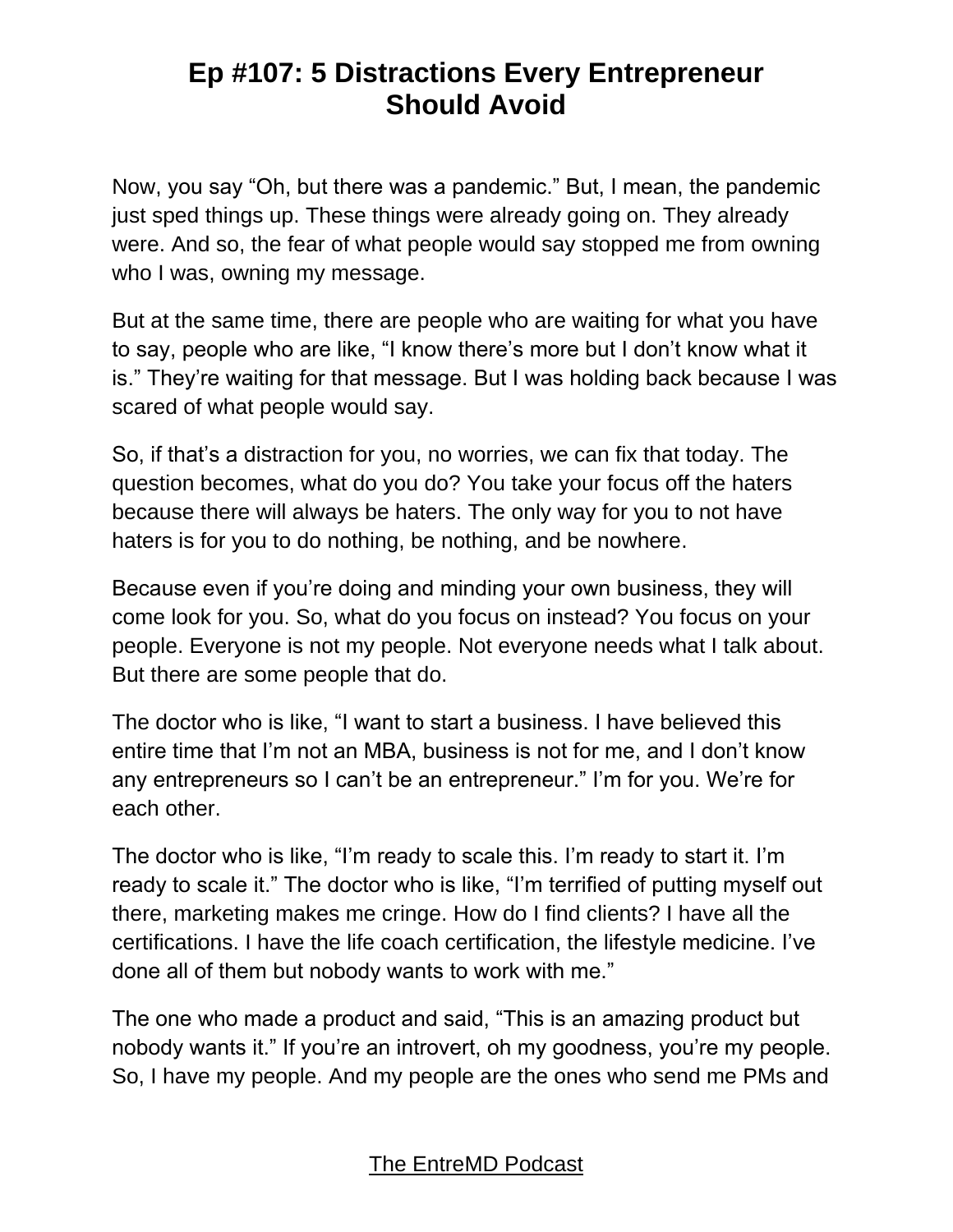DMs and emails and say, "Listen, my practice survived the pandemic because of you."

And I'm not saying that to say me. It's because of the work, right? They're the people who say, "I started this business because I started listening to your podcast." They'll say, "I started this blog. I wanted to share the link with you because I was listening to your podcast." Those are my people.

So, I need to give up the distraction of the haters and focus on the people I am called to help, and help them.

Now, the first time I got a one-star review, oh my goodness. Now, this is, you know, you're like, "One-star review, what does that have to do with anything?" The hater, it could be a one-star review, a staff member leaving and telling you, you suck. It's a client telling you, you're the absolute worst. It's all that stuff, right

The first time I got a one-star review, I almost died. I was a baby entrepreneur. I was an introverted introvert. I was a people pleaser. So, on all counts, this just hurt. And I don't even remember what she wrote, but it was so bad for me.

And I spent the next three days brooding over what this hater said. But I could have spent those three days focused on the people who love what I do, the people who are grateful for what I do. I could have spent time talking with them to figure out, what problems are they facing, to figure out what obstacles are getting in their way of getting results, developing stuff to help them, to help them move forward, to help them make progress.

So, all the time I spent focusing on the hater was time I took away from my own tribe, from my own people. So, if you're here and the haters have gotten in your way or you're afraid of putting stuff out because of the haters and all of that, I'm going to invite you to take your eyes off them, realize that they're a distraction. They're not your people. They're not your people. And put your eyes on your people and help your people and serve your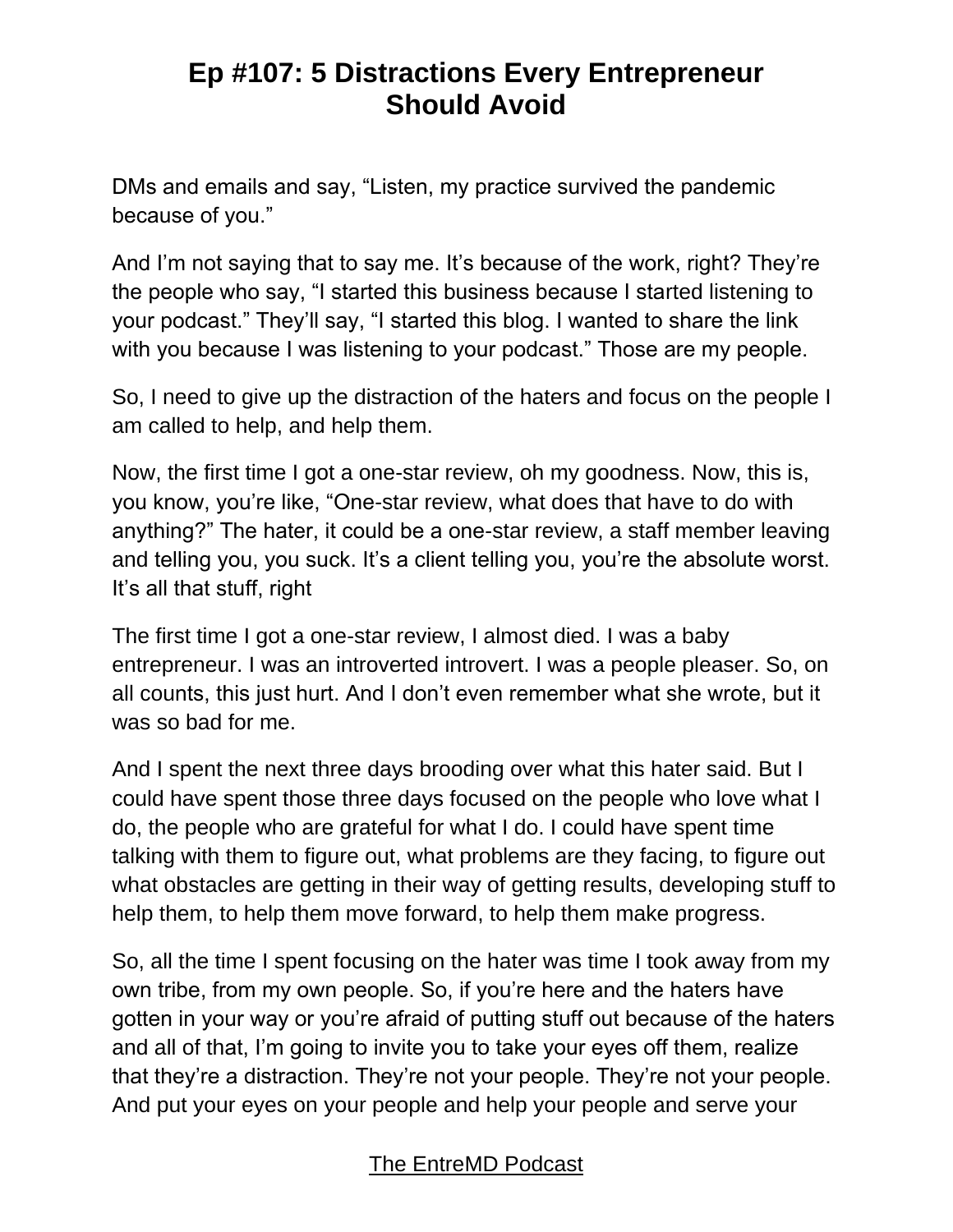people so that your people can say, "You are the best thing that happened to me. Our paths crossing was one of the best things that ever happened." That's your job.

So, take your eyes off the haters and put them on your tribe, your people. So, that's number three. Number four, the fourth distraction is the norm. "This is the way we've always done this…" the norm.

You're an entrepreneur, which also means you're creative, you're innovative, and you're in motion. It's like, during the pandemic, we're like, "Oh, we have to pivot." But this is what entrepreneurs always do, pandemic or not. You're looking for better ways to serve. You're looking for faster ways to serve. You're looking for how to give your people better results. All of that.

So, the norm is a distraction. Trying to maintain the norm – so when the pandemic first hit… I know I'm referring to it a lot, but there were a lot of people who shut down practices and went, "I'm going to weather this and wait for this to go away." I mean, but we're here a year later and it's not gone. It's still here.

So, "I want things to go back," was one of the comments I saw, "I just want things to go back." That's being in resistance because they're never going back, right?

So, the norm is a distraction. When things change, just move. Don't sit and cry and wait for it to change because it may never change. And crisis is not all bad. It may be an opportunity. It may be an opportunity to have things you should have changed a long time ago.

So, the norm, don't fight for it. Don't fight for things to stay the way they've always been. When things change, change. You're creative. You're innovative. So, tap into that. Don't fight to keep things the way they used to be. They're not going to be.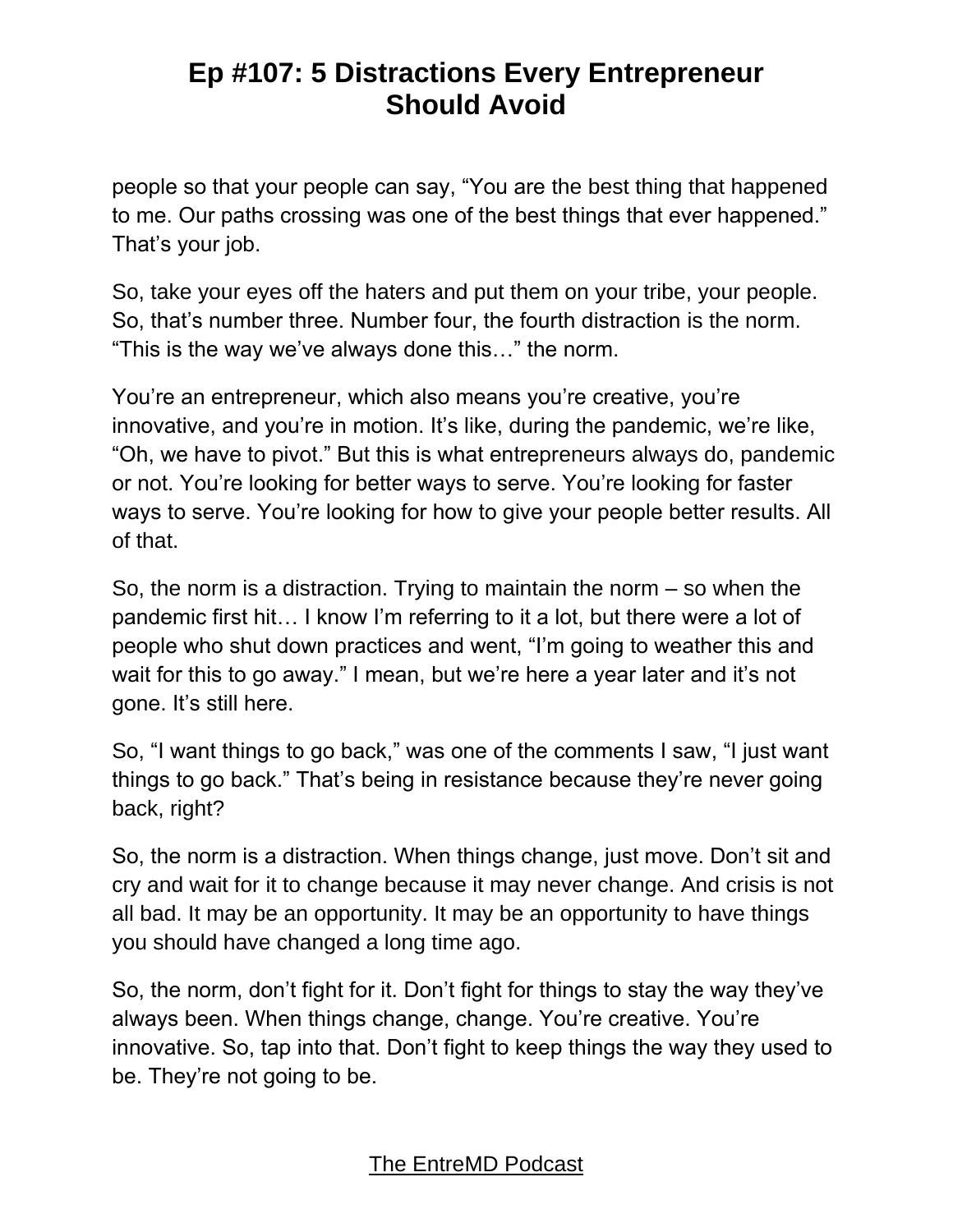It's like fighting, "Oh, I don't want to type on a computer. I like to write," you know, decades ago. Well, everything's computerized now. What are you going to do? Do you know what I'm saying? So, don't fight for the norm. Don't fight for the status quo. That's a distraction. It's useless. Things change. The only thing that's constant is change. Things will change and you've got to change too.

Think about – and please, when I say this, there are so many things that happened during the pandemic, right? But think about businesses that could not pivot at all; the ones that had the opportunity to pivot but they couldn't pivot at all. They didn't want to pivot at all. They're gone. They're just gone.

Maybe they were fighting for the status quo. They were fighting for the norm. They're just gone. But some were able to pivot quick, real quick, and they're still here.

And I'm not saying every business that was the case. I'm not saying that. But I need you to understand the point I'm making. You don't fight for the norm. When things change, you focus. You look. You're like, "I'm creative. I'm innovative. What can I do?" So, that's number four.

Number five, the number five distraction to avoid as an entrepreneur is the past. Oh my goodness. As humans, we like to focus on the past and drive in reverse, looking backwards as we're trying to go forwards. And it's just like, that doesn't work.

And when I say the past, it could be mistakes that you made in your business. Maybe you made some mistakes in your business and you lost money, you made mistakes in your busines and you lost opportunity. Okay, that hurts, but you're going to have to move on because the only think worse than making a mistake in the past is spending today brooding over the mistake from the past.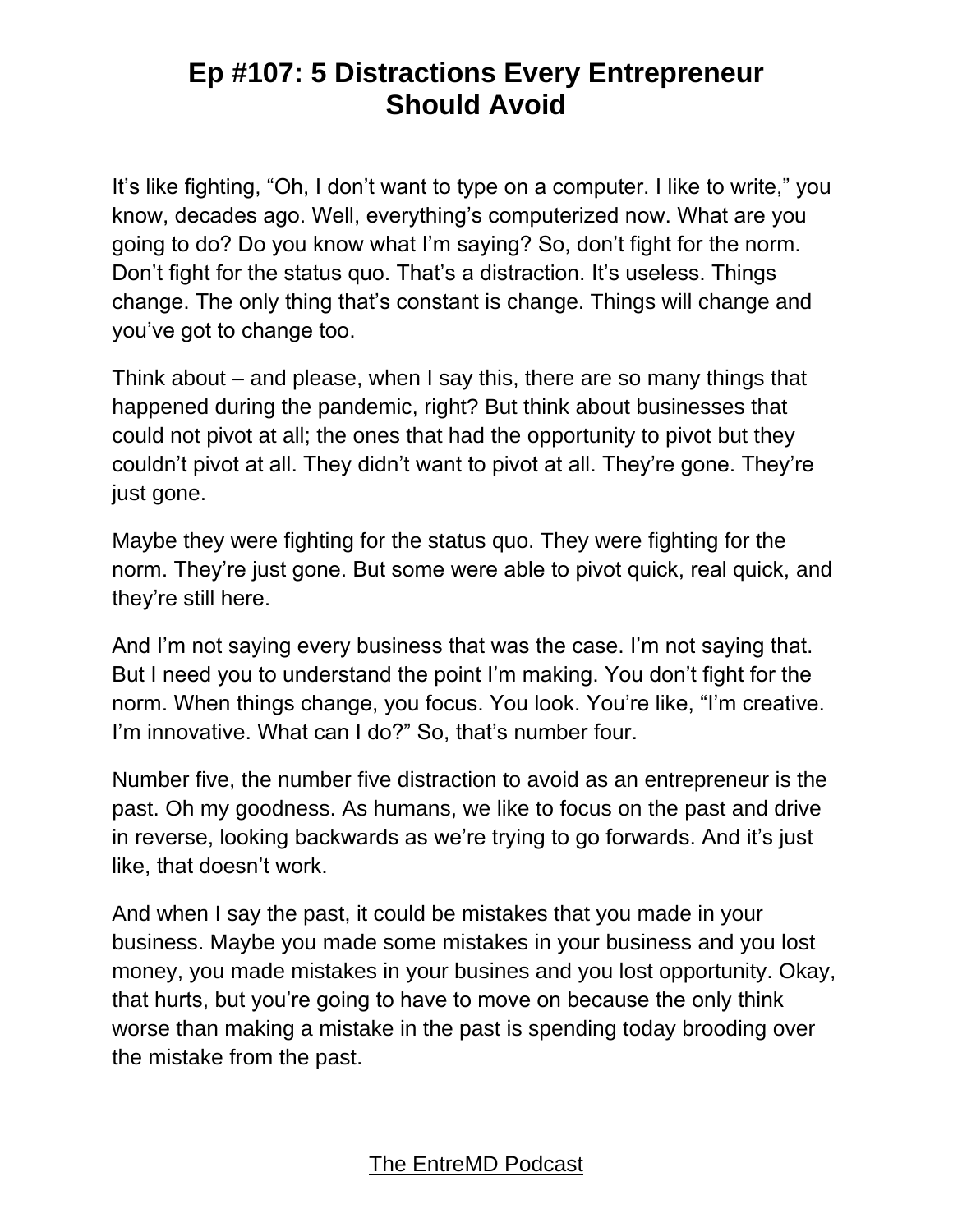It's done. You make a decision about it and you keep it moving. It could be time that you wasted. Maybe you're here and you knew you wanted, the first time you thought about starting as an entrepreneur was 10 years ago and you're just starting this year. And you're like, "Oh my gosh, I wasted 10 years." And you're going to add more time to the time you already wasted.

So, you can't do that. You can't do that. You have to let it go. It's a distraction. Every time you remember, "Oh, that 10 grand I lost…" it's a distraction. Every time you remember, "Oh man, that speaking gig that I lost," it's a distraction.

You had relationships that didn't pan out. You had some collaborations that didn't pan out and you did your part and they didn't do their part. It's a distraction; a complete distraction.

You thought this opportunity was going to come and it was going to make your business, like, oh my gosh, it was going to take you to a whole new level, and it didn't play out. It's a distraction. That's exactly what it is.

So, if you're not supposed to focus on the past, what are you supposed to focus on? The future. Your vision. The dream for your business. The goals you've set. You're like, "Okay, that was a bump. But this is where we're going. That was a bump, but this is where we're going."

Think about it, if you're driving somewhere and it turns out your regular route, there's construction. You're not going to say, "Oh, this didn't work." You're going to look for the detour. And you're still going to go where you were going.

Your destination is set and you're going there. There may be hinderances in the way, but you overcome them and drive to where you are going. So, yes, you'll have bumps.

And listen, you're an entrepreneur. Nobody's going to lie to you. One is that entrepreneurship is hard work. But you can do it. And the other thing is that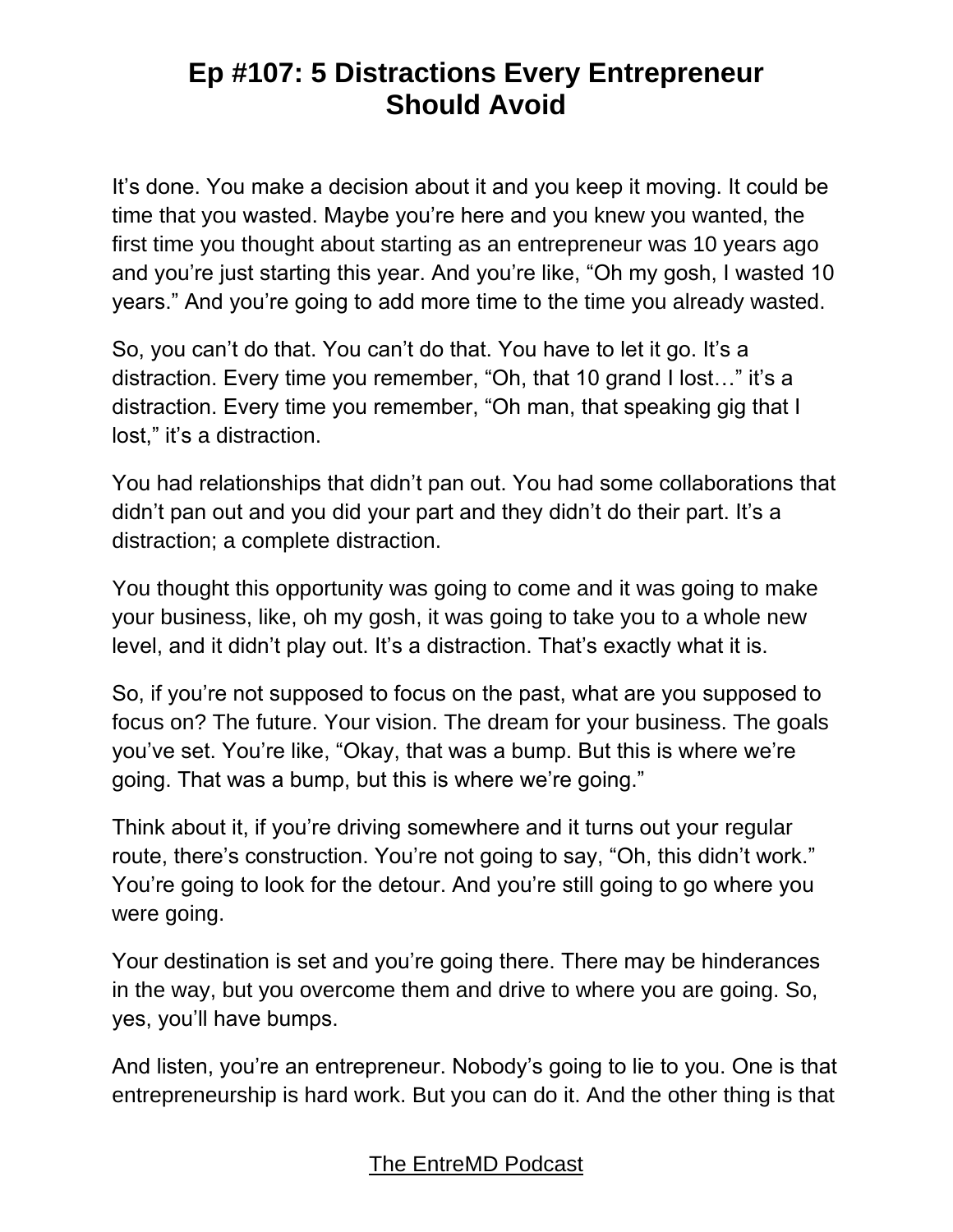there will be disappointments. There will be things that don't work out the way you want them to work out. The question is, how do you respond to them?

How do you respond? Do you focus on what you're supposed to be doing? Do you focus on your destination? Do you have your eyes locked on the prize, like, "I'm going to get there?" Because that's the attitude of a successful entrepreneur.

I'll tell you a story that – Dr. Latifat of MoneyFitMD told this story. And she's a client of mine and she came in as a guest in the EntreMD Business School. And she told this story that I found fascinating. She said, "In the earlier days in my business, I hosted a webinar. And some people signed up. And when I came up, nobody was live. Nobody."

Now, that right there makes you go, "Oh, well, this is not really a business. Nobody's paying me any mind, nobody came up live, I must really suck." But she did something so amazingly beautiful and shocking at the same time. Even though nobody was live, she did the webinar.

She did the full webinar, did the while content. She's like, "If they didn't show up, I'm going to show up. If they didn't show up. I'm going to show up." Why did she do that? Eyes on the prize. "They may not be here. This may not look the way it's supposed to look. But I'm MoneyFitMD. I help women figure out this money thing. I'm a great money coach. I'm building a wildly successful business. That's my destination. Things may not look the way they're supposed to, but my eyes are on the prize."

It was such a powerful story. And I share that with you to let you know, don't look at all those things. Keep your eyes on the prize.

So, these are the five distractions. Number one is money. Don't be distracted by money. Focus on impact. Number two is popularity. Don't be focused on popularity. Don't be focused on likes and clicks. Don't be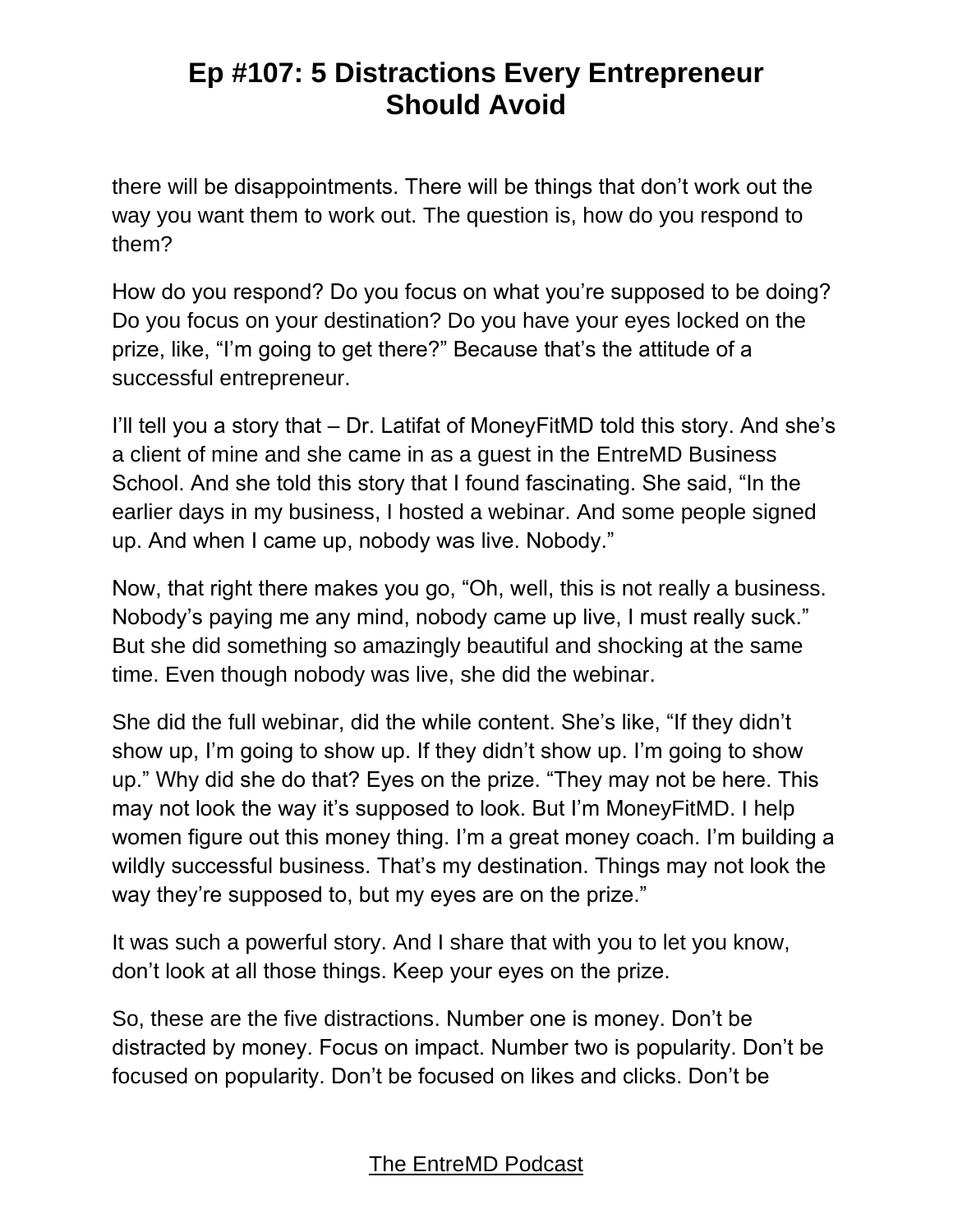focused on standing ovations. Focus on being authentic and putting that authentic message out there.

Number three is haters. Don't be distracted by haters. Focus on your tribe, on your people. Number four, don't be distracted by trying to maintain the norm, maintain the status quo. Instead, focus on your creativity.

Number five, don't be focused on the past, the mistakes, the wasted time, the hurts in business, the lost opportunities. Instead, focus on your future. Focus on the prize. Focus on your destination.

So, I want you to make a commitment and I want you to take a moment and look at these five distractions and look at how they've been showing up in your business. And I want you to make a commitment today to take your eyes off the distraction and put your eyes on what you should be focusing on.

And I want you to think about what 30 days, 60 days, 90 days of living a distraction-free life as an entrepreneur would do for your business. That can be your reality. The haters are still there but you're good. You're fine. You're not moved by the money. You're not moved by the popularity. You're not distracted by the status quo. You're not distracted by your past. You're free to focus on moving your business forward.

I'm excited when I just think about it for you. So, go for it. Go do it. and get ready to have a business that will blow your mind. Thank you so much for coming to listen. Don't forget to share this episode with a doctor. Remember, we are trying to reach 80,000 people, 80,000 doctors and help them build profitable businesses. Because we can do it and we are the future of medicine. And there's nothing to stop us.

Okay, thank you for listening. I'll see you on the next episode of *The EntreMD Podcast*.